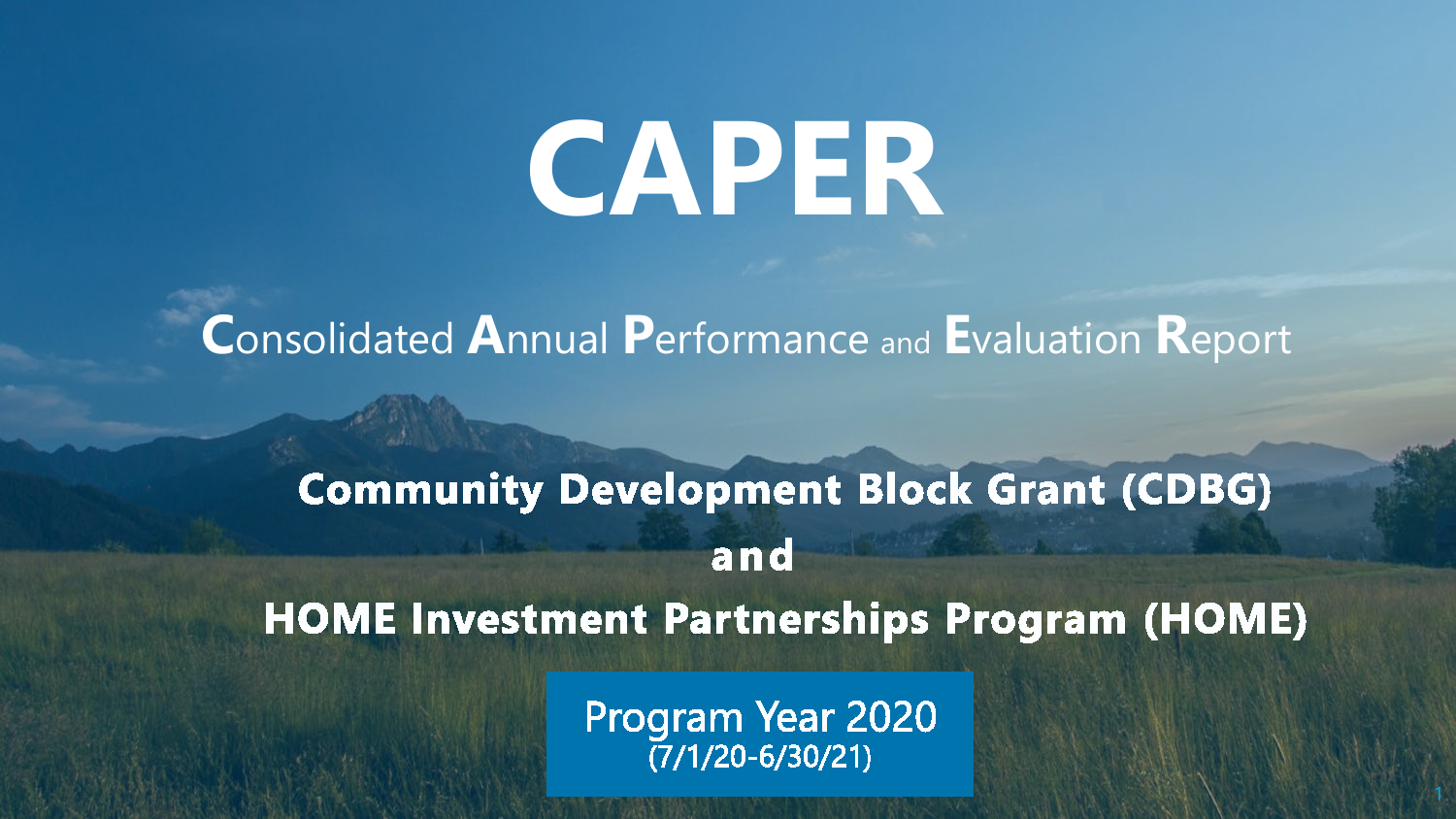### ABOUT



AMI is the household income for the middle household in a region.

 $\mathbf{E}$  of  $\mathbf{m}$  in other words - if you lined up  $\mathbf{H}$   $\mathbf{H}$   $\mathbf{H}$  and  $\mathbf{H}$  is the support affordable household in the middle housing for  $\mathbf{H}$ most, the household in the middle would be the median household.

> not exceed 80% of Area Median Income (AMI) and Area Median Income (AMI) and Ami) and Ami  $(75,000 \times 80\% = $60,000)$

Missoula's AMI is **\$75,000 for a family of 4**



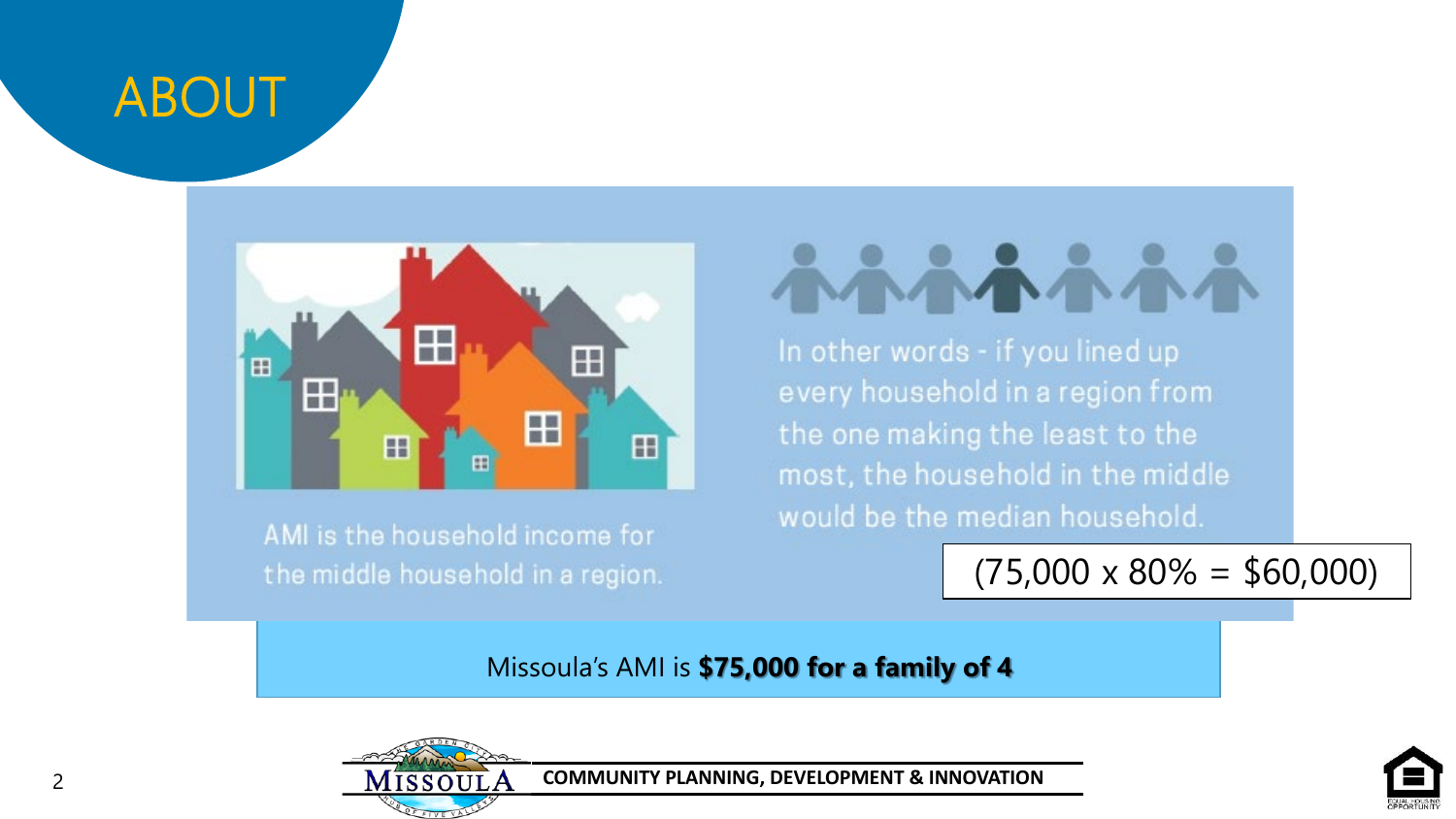

### **2019-2023 Consolidated Plan Goals**

**Goal 1 – Rental Housing**

**Goal 2 – Homeownership**

**Goal 3 – Homelessness**

**Goal 4 – Planning & Administration**

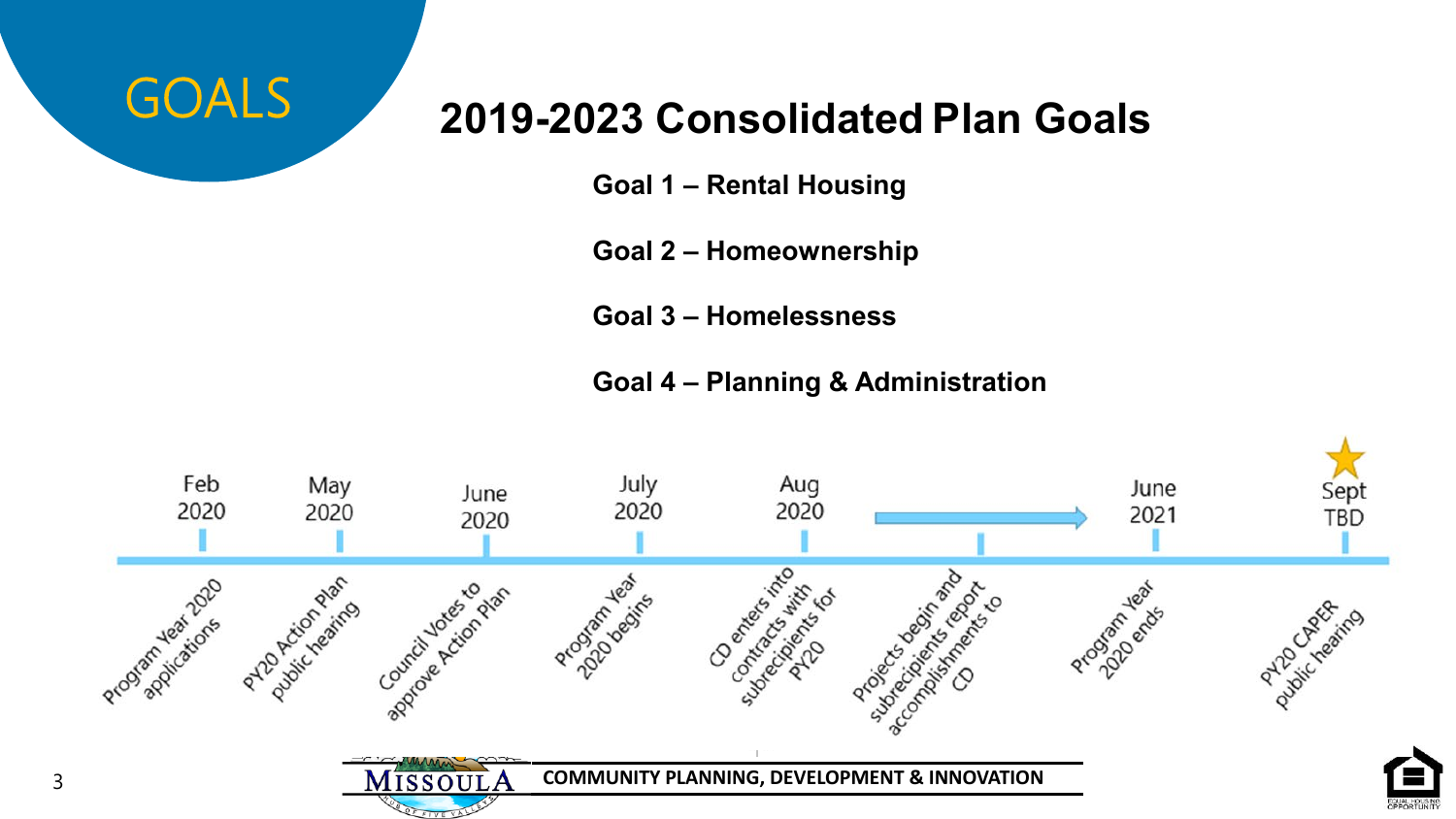**PY20 FUNDING**

4

**6** CDBG projects

### **CDBG Award HOME Award**

\$576,954 \$394,193

**2** HOME projects

### **CDBG-CV Award** \$704,630

**4** CDBG-CV projects



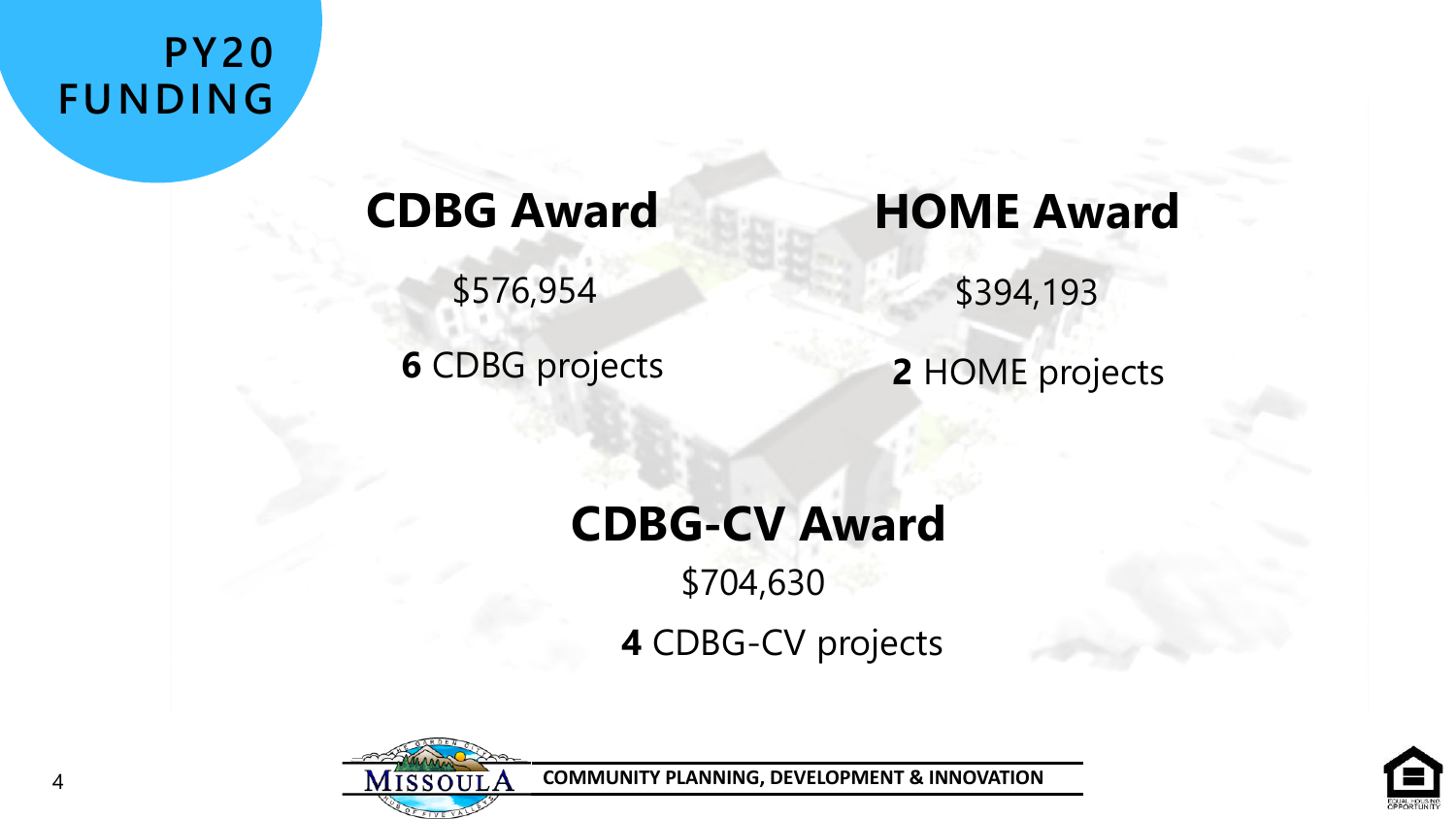### **2020 HOME PROJECTS**



The Villagio HOME project also broke ground in PY20

**1. Homeword, Inc. – Trinity Project** Support the development of the Trinity Apartments. The 202 units are located on two sites, Cooley Street (72 homes) and Mullan Road (130 homes). Trinity will be for residents qualifying between 30% and 70% of the Area Median Income (AMI).

Goal: 202 units

Outcome: Trinity broke ground in PY20

**2. Homeword, Inc. – CHDO Operating Expense** Support our local Community Housing Development Organization.

Outcome: Supported the Trinity project, among others

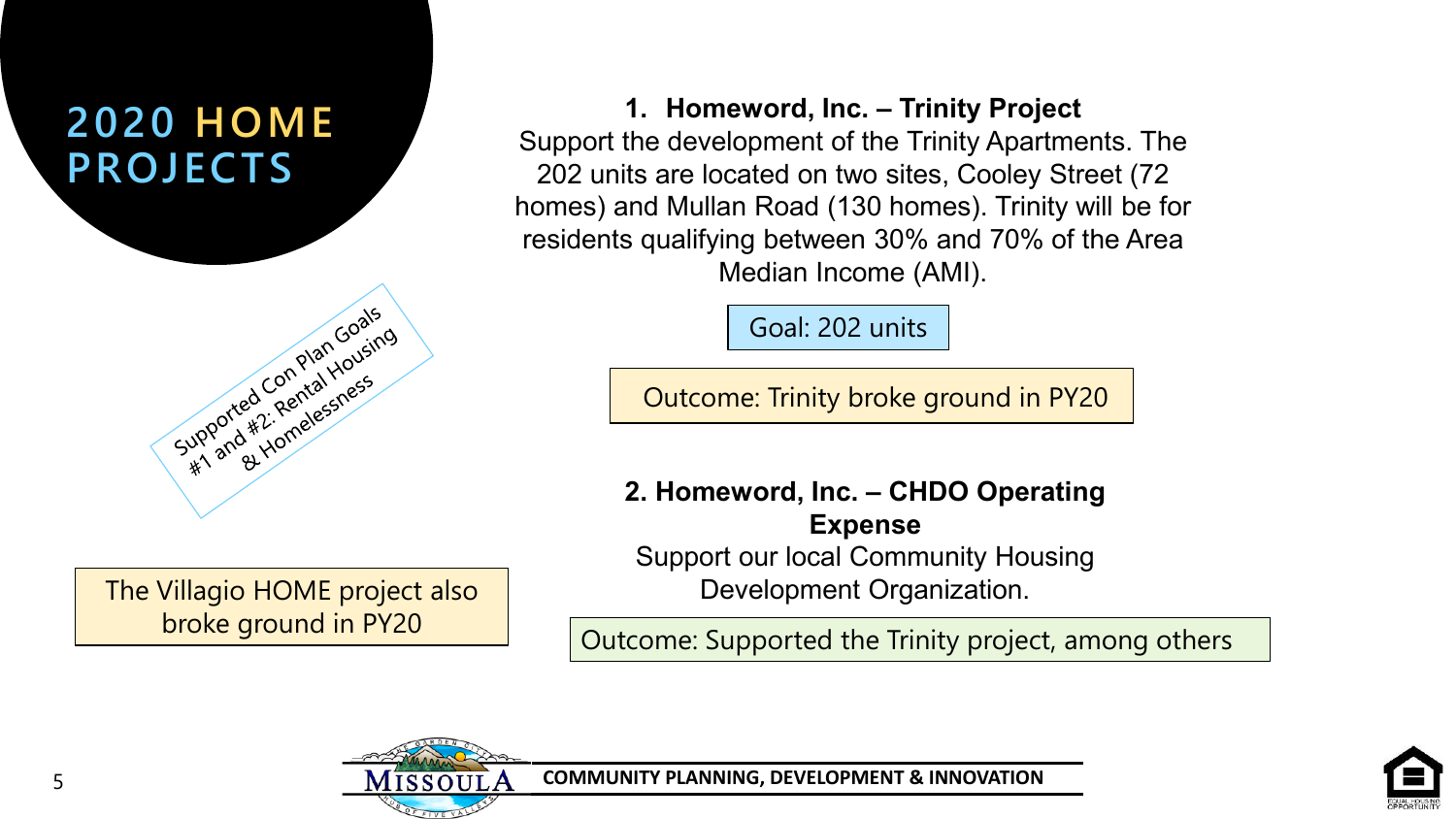### **2020 CDBG PROJECTS**

#### **1. YWCA Missoula – Meadowlark Project**

Construct a fully accessible building, providing 31 family housing rooms and a 13-room Domestic Violence Shelter, located centrally within walking distance of schools, grocery stores, public transportation and employment opportunities.

Goal: 25 families

Outcome: 34 families have been housed

#### **2. North Missoula Community Development Corporation – Clark Fork Commons Project**

Reroof the Clark Fork Commons, a community land trust property to help maintain affordable homeownership.

Goal: 25 houses

Outcome: 25 houses have been preserved





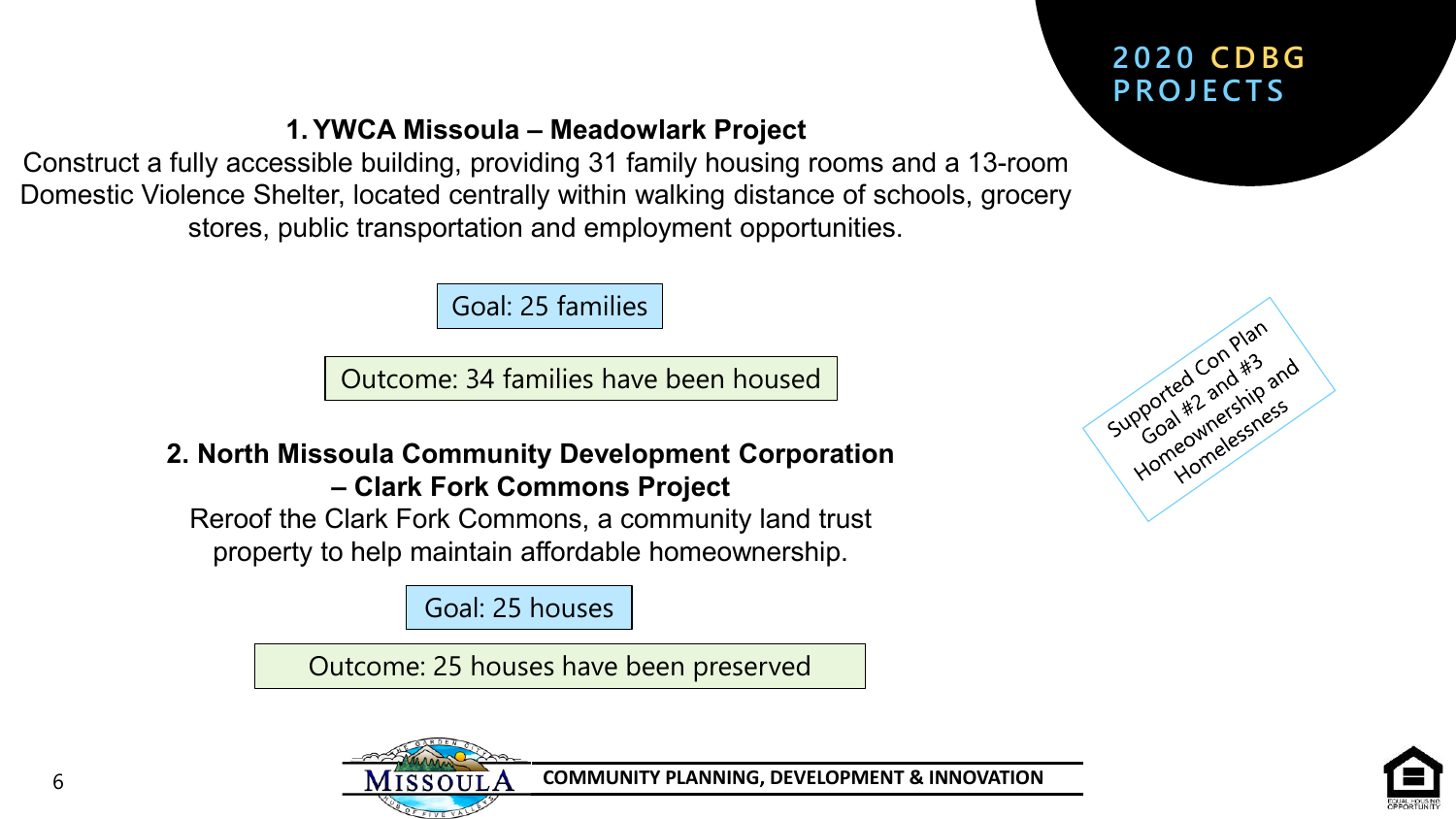**1. Poverello Center – Housing Retention Specialist** 

Fund a full time position to work with individuals housed through the Coordinated Entry System (CES) and the Poverello Center to support them in maintaining housing long term.

Goal: 50 individuals

Outcome: 20 individuals

**2. Poverello Center – Rapid Intake Services**

Connect individuals experiencing homelessness with appropriate resources and services in order to decrease the personal and community costs of homelessness.

Goal: 1300 individuals

Outcome: 1301 individuals





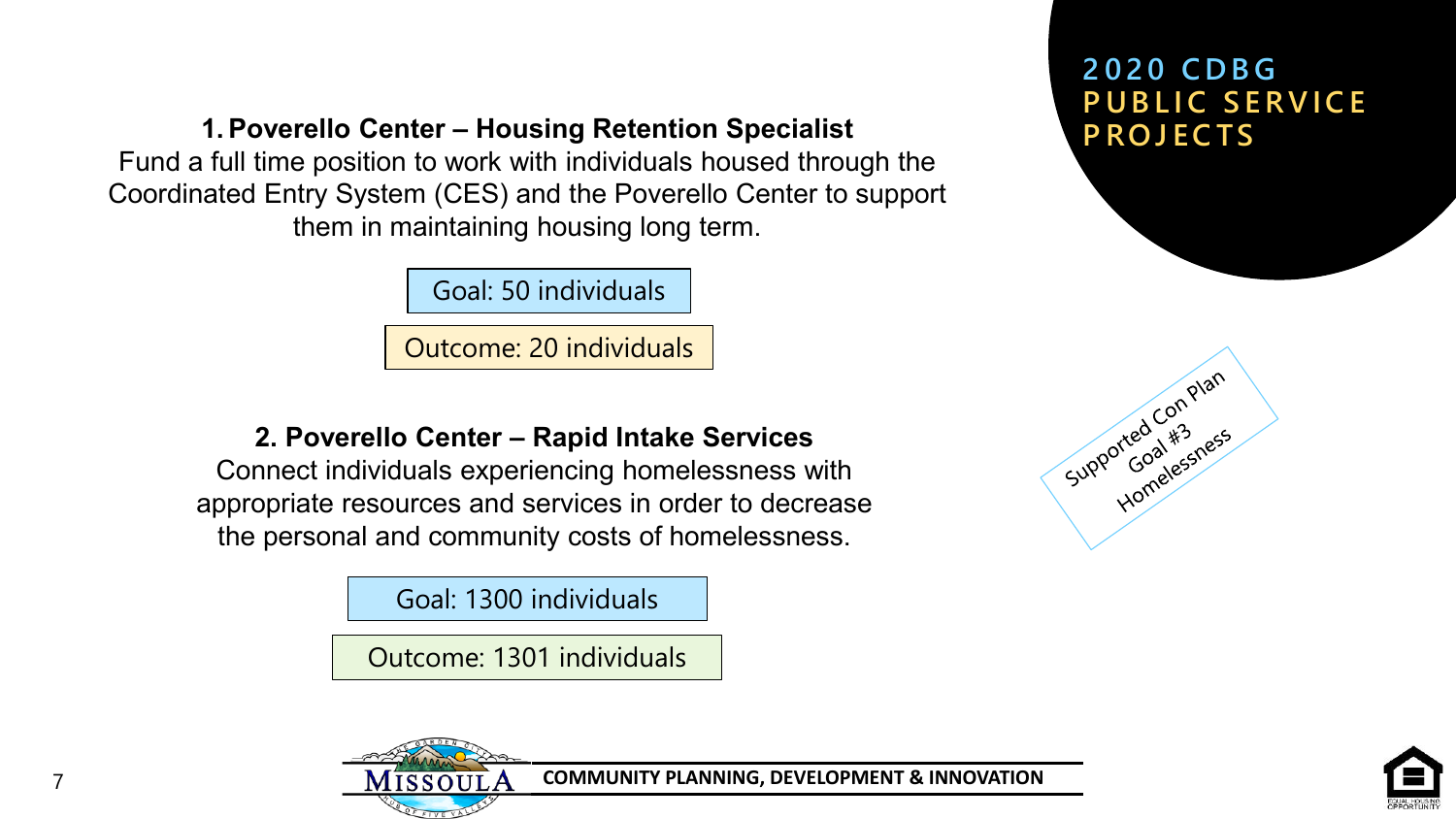**3. YWCA Missoula – Ada's Place Emergency Housing**

Provide short term shelter for one and two parent families, while also providing mainstream resources for finding and securing long term permanent housing.

Goal: 250 individuals

The Meadowlark opened its doors in May 2021

#### **4. Homeword, Inc. – Financial, Renter and Homebuyer Education and Counseling**

Provide education and counseling programs focused on eviction prevention, renter and homebuyer education and financial support to help support service partners in the community.

Goal: 1007 individuals

Outcome: 1152 individuals





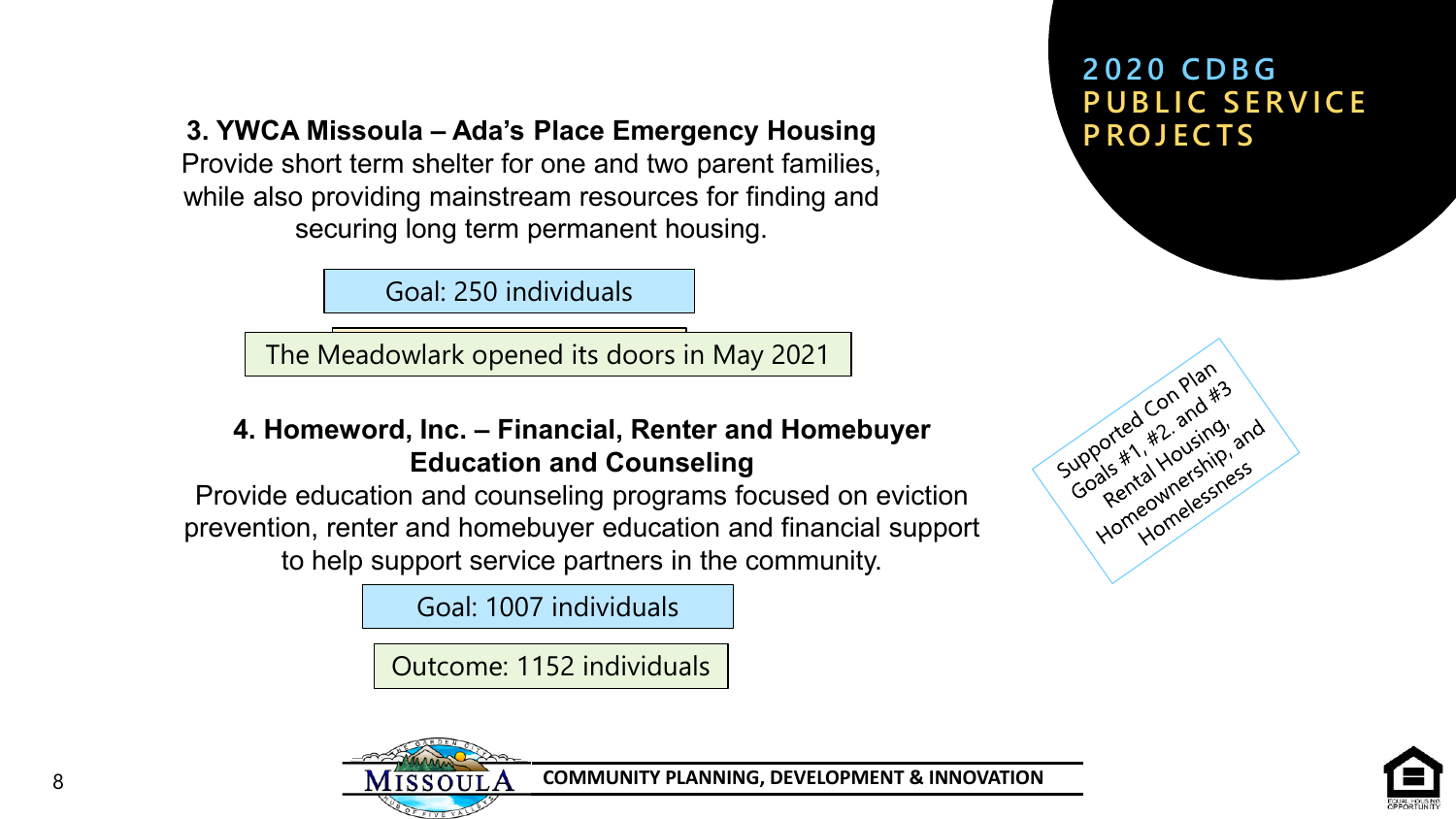#### **2020 CDBG-C V PROJECTS**

#### **1. Missoula City County Health Department – Temporary Public Health Social Worker**

Provide service to people experiencing homelessness placed in COVID-19 quarantine and isolation locations, while working collaboratively with the COVID-19 registered nurse and with community partners to provide continuing support services and rehousing efforts.

Goal: 312 individuals

Outcome: 228 individuals

#### **2. Poverello Center –COVID-19 Outreach Response Team**

Provide outreach services to those who have left the emergency shelter to socially distance themselves outdoors and to the increasing number of individuals who are entering homelessness due to the pandemic's economic impact, by providing COVID screening, education, and resources and assistance.

Goal: 150 individuals

Outcome: 649 individuals





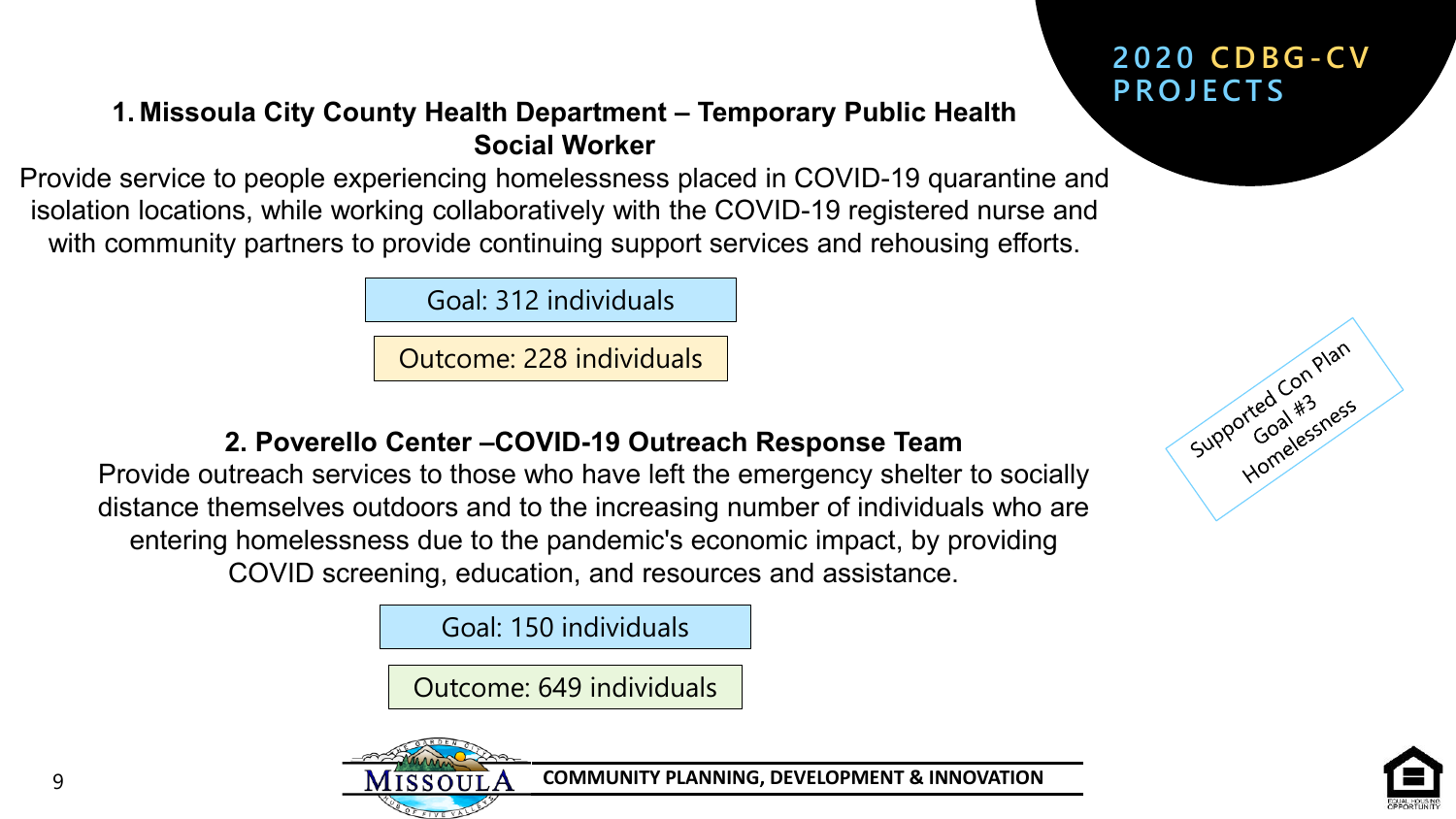**PROJECTS 3. Poverello Center – Emergency Shelter Sanitation Project**

Provide sanitation staff as well as COVID-19 response equipment and supplies to ensure that the Poverello Center is as safe and sanitary as possible for its guests, volunteers, and staff.

Goal: 1000 individuals

Outcome: 2242 individuals

#### **4. Poverello Center – Emergency Winter Shelter Project**

Provide safe expanded shelter capacity to Missoula's population experiencing homelessness during the harsh winter months in compliance with U.S. Centers for Disease Control and Prevention guidance in order prevent, prepare for, and respond to the COVID-19 pandemic.

Goal: 500 individuals

Outcome: 790 individuals

## **2020 CDBG-C V**





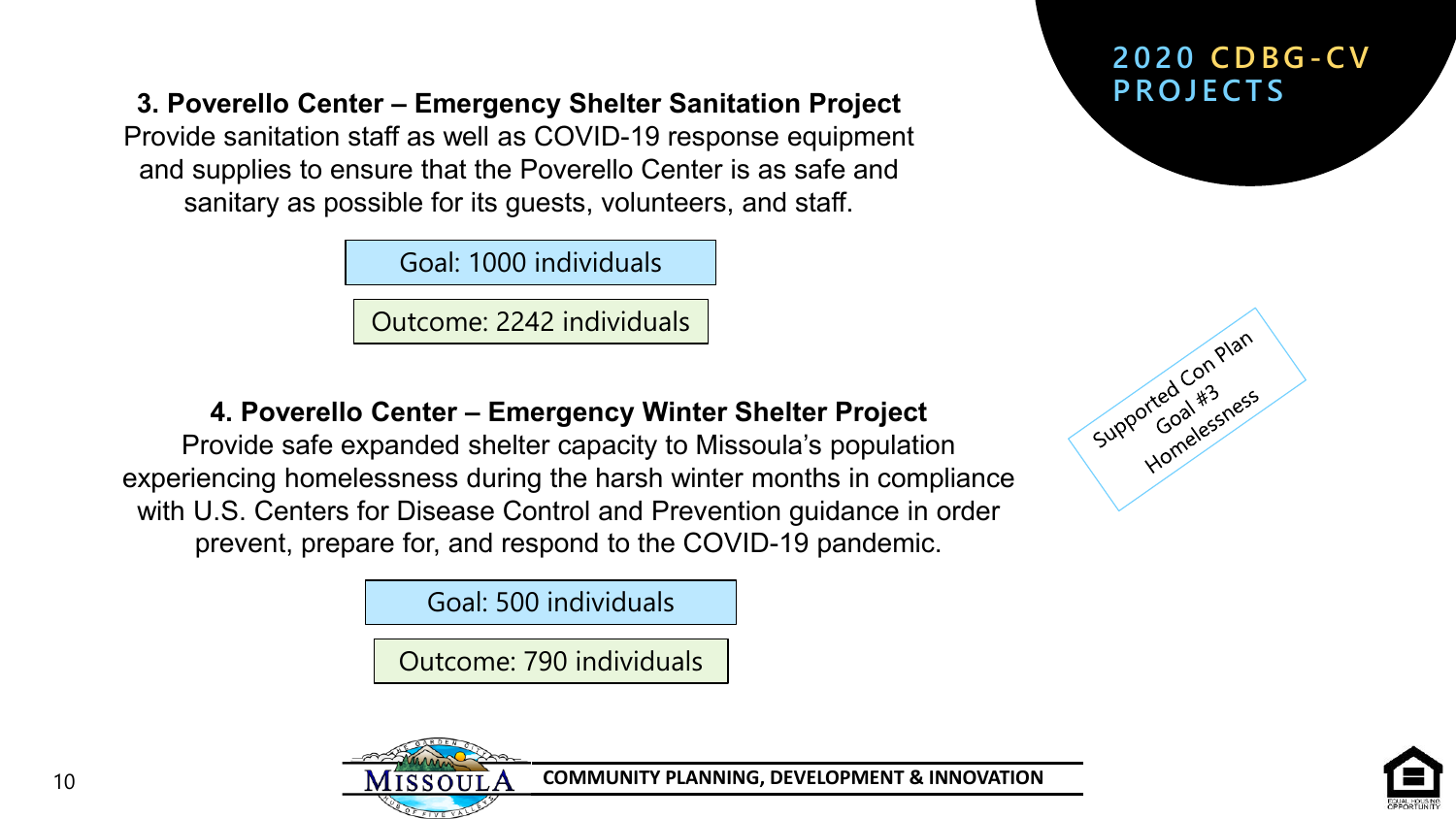### **PY2020 OUTCOMES**

- **34 Families** housed and supported
- **25 Existing Homes** preserved
- **19 Individuals** provided support for housing rehab
- **20 Individuals** provided support and counseling in maintaining housing long term
- **1,301 Individuals** experiencing homelessness connected to resources and services
- **114 Families** provided emergency shelter through emergency motel vouchers
- **1,152 Individuals** benefited from financial and renter education/counseling
- **228 Individuals** provided COVID-19 support during isolation
- **649 Individuals** experiencing homelessness provided support services during the pandemic
- **2,242 Individuals** experiencing homelessness provided a sanitary environment
- **790 Individuals** provided emergency shelter due to COVID-19



11

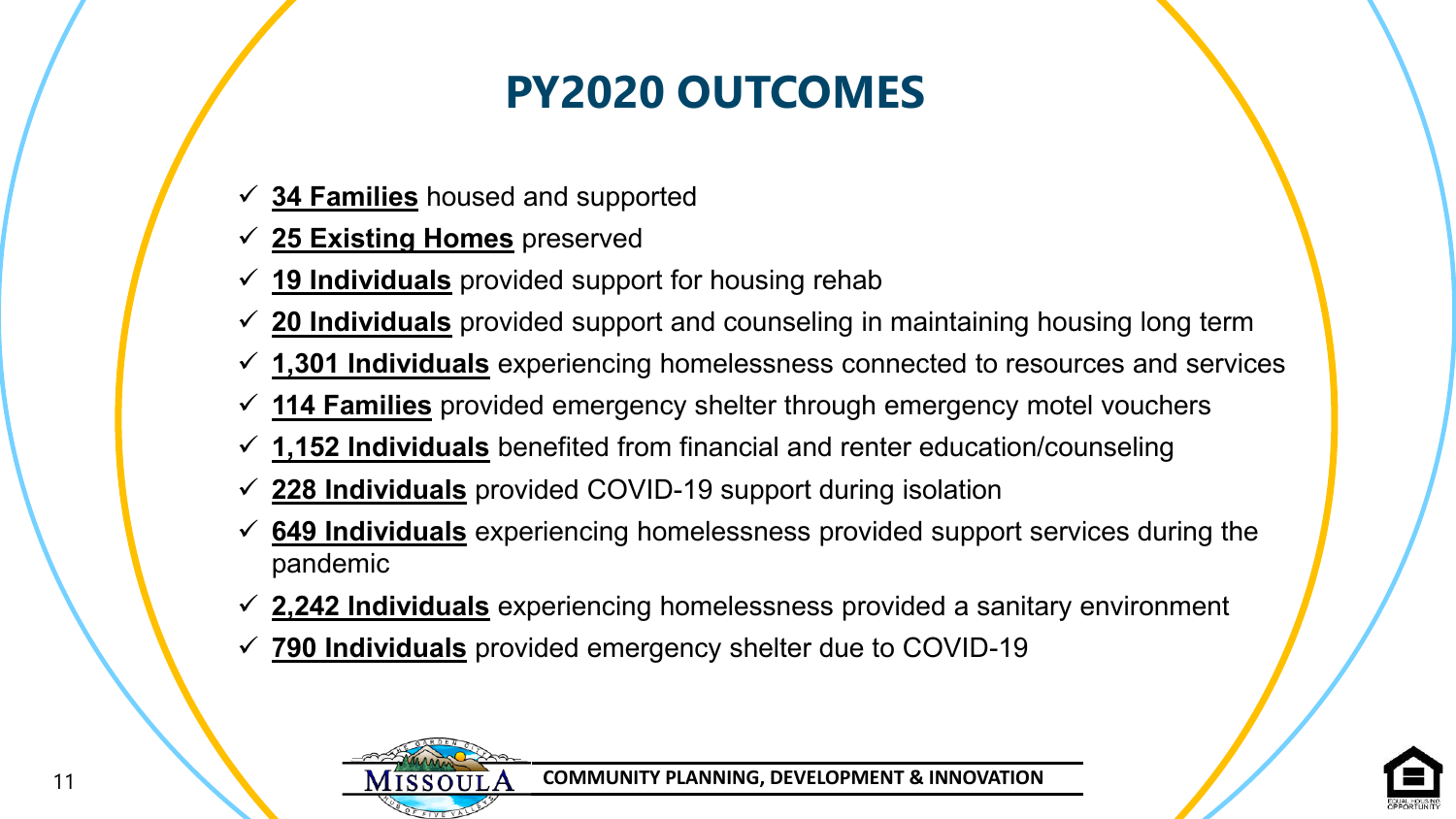### **Recommended Motion:**

Performance and Evaluation Report (CAPER) for HUD-Funded Programs for Program Year 2020. awarding HOME Investment Partnership Program (HOME) and Set a public hearing for Monday, September 20, 2021, to review the City of Missoula Consolidated Annual